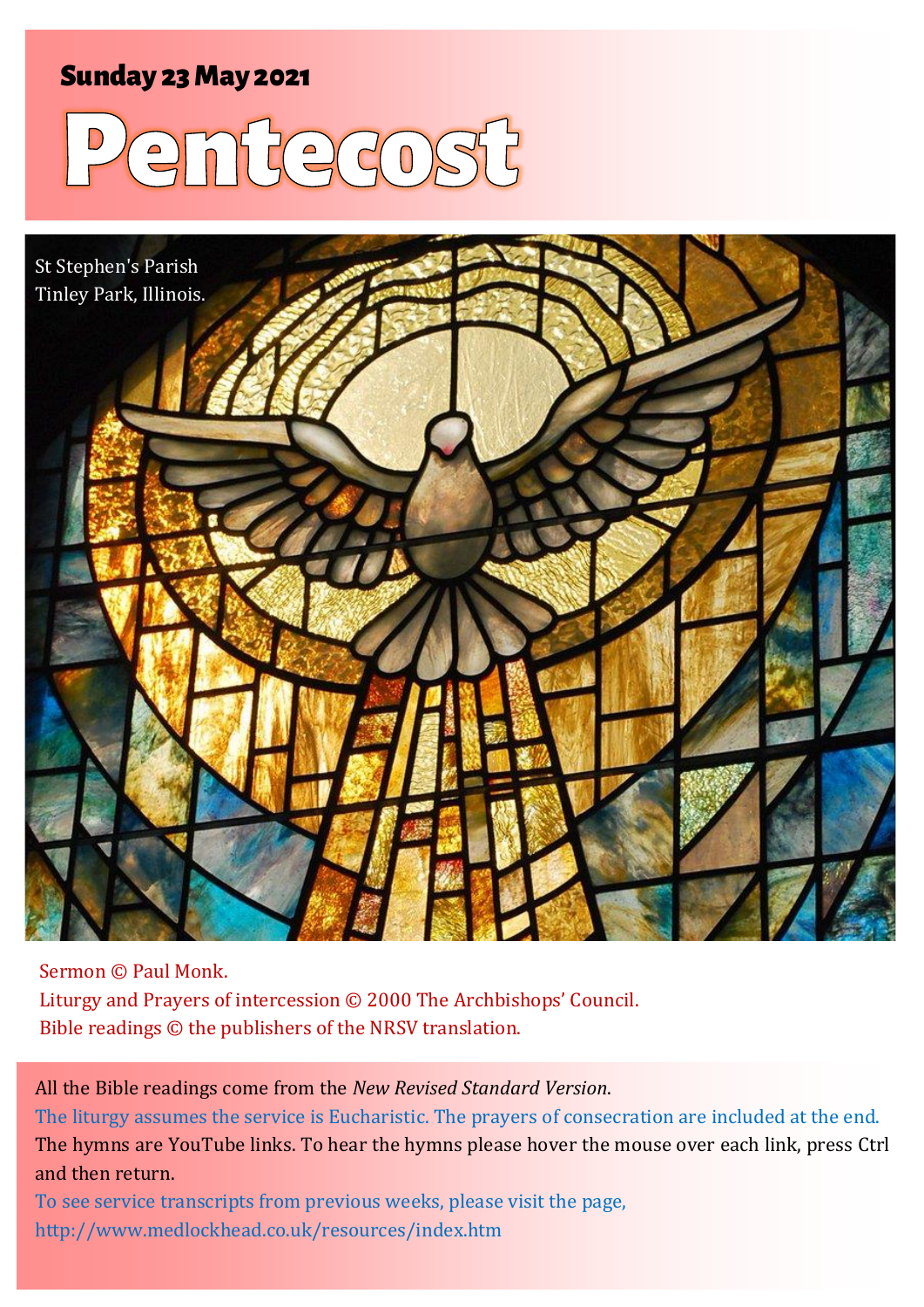### **Introduction and welcome**

HYMN 1 **[Come down O Love divine](https://youtu.be/FbPclyCaY0w)** (please click on this link to hear the hymn) or **[Come Holy Ghost our souls inspire](https://www.youtube.com/watch?v=kmRbc9cf-dw)**

# **The Welcome**

In the name of the Father, and of the Son, and of the Holy Spirit

All **Amen.**

The Lord be with you

#### All **And also with you.**

Jesus Christ, whom we worship, is our crucified, risen and ascended Lord and we have been privileged to walk with him through his journey of love.

We have faced the agony of his suffering and death on a cross. We have rejoiced at his bursting free from the bonds of death. We have enjoyed his risen presence with us and his revelation of himself through the breaking of bread. We have seen his return to the throne before which every knee shall bow and every tongue confess that this Jesus is Lord.

And now, with the followers of his own time, we wait the coming of the promised Holy Spirit, his gift to his people, through whom we make Christ known to the world.

**The Preparation** All **Almighty God, to whom all hearts are open, all desires known, and from whom no secrets are hidden: cleanse the thoughts of our hearts by the inspiration of your Holy Spirit, that we may perfectly love you, and worthily magnify your holy name; through Christ our Lord. Amen.**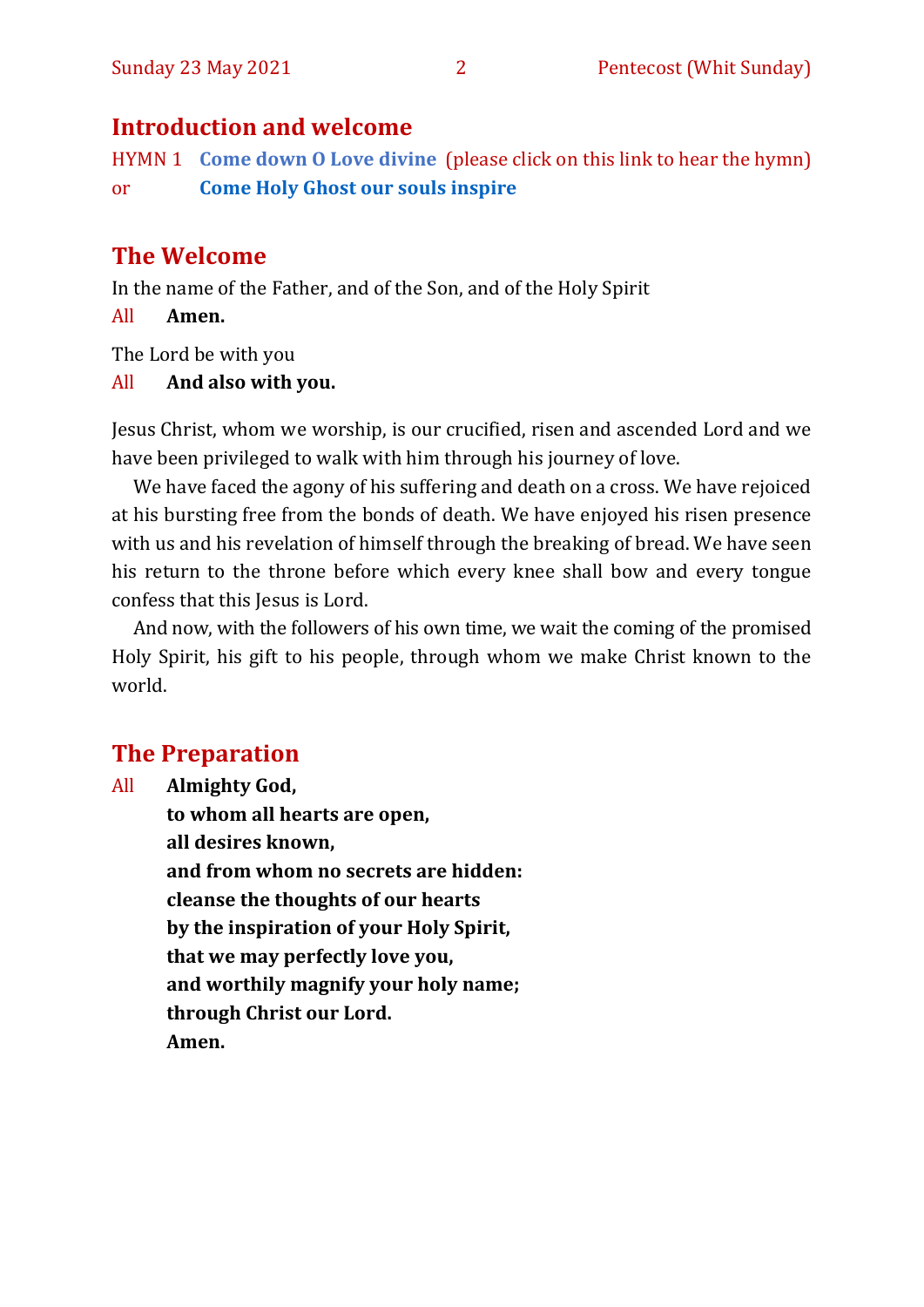Our Lord Jesus Christ said: The first commandment is this: 'Hear, O Israel, the Lord our God is the only Lord. You shall love the Lord your God with all your heart, with all your soul, with all your mind, and with all your strength.'

And the second is this: 'Love your neighbour as yourself.'

There is no other commandment greater than these.

On these two commandments hang all the law and the prophets.

#### All **Amen. Lord, have mercy.**

The Spirit of truth will convict the world of guilt about sin, righteousness and judgement. We have grieved the Holy Spirit. So we confess our sins in penitence and faith, firmly resolved to keep God's commandments and to live in love and peace with all.

All **Almighty God, our heavenly Father, we have sinned against you and against our neighbour in thought and word and deed, through negligence, through weakness, through our own deliberate fault. We are truly sorry and repent of all our sins. For the sake of your Son Jesus Christ, who died for us, forgive us all that is past and grant that we may serve you in newness of life to the glory of your name. Amen.**

Almighty God,

who forgives all who truly repent, have mercy upon you, pardon and deliver you from all your sins, confirm and strengthen you in all goodness, and keep you in life eternal; through Jesus Christ our Lord.

All **Amen.**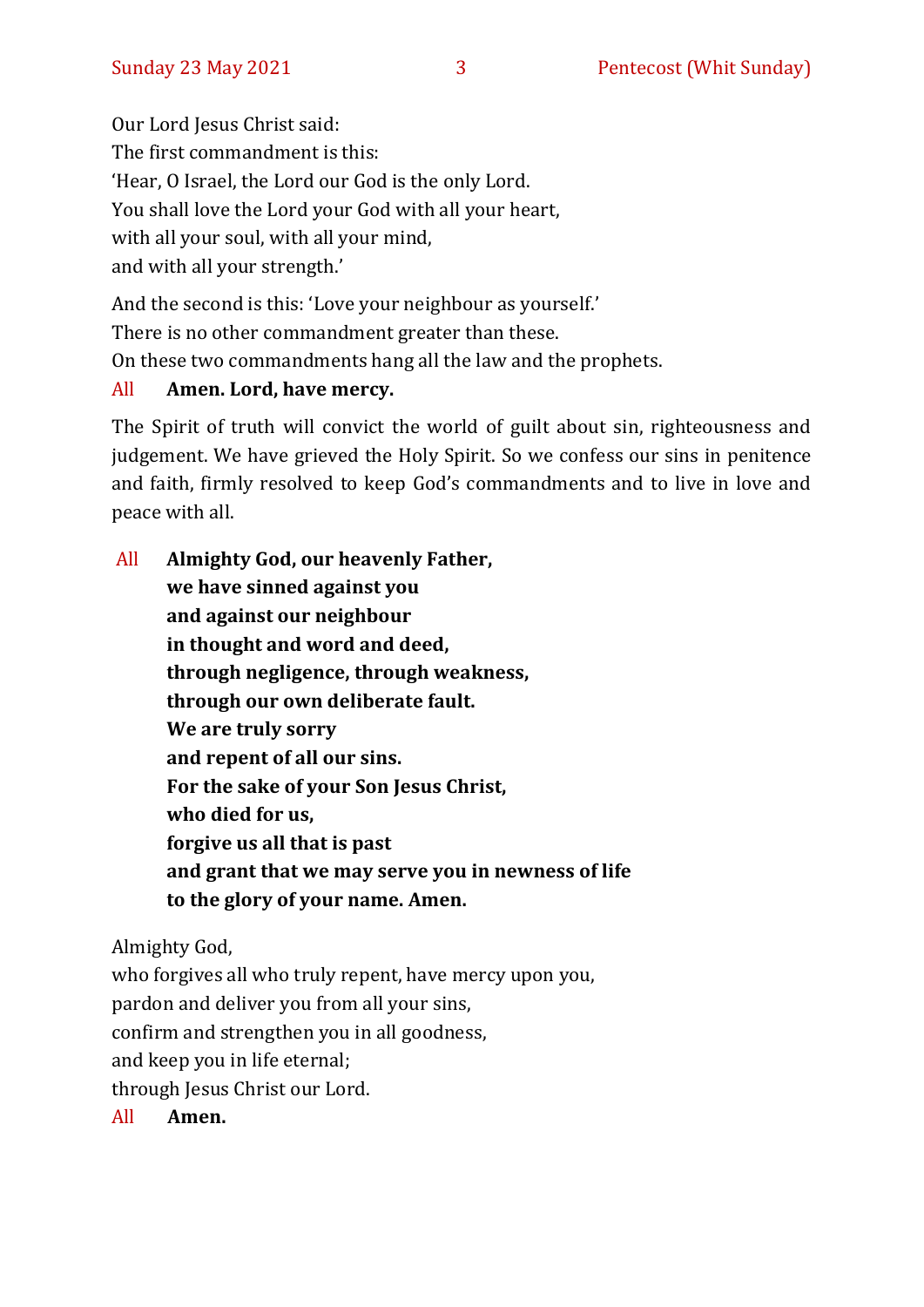# **The Gloria**

This version of the Gloria is sung to the tune of '**[Cwm Rhondda](https://www.youtube.com/watch?v=l71MLQ22dIk)**'.

All **Glory be to God in Heaven, Songs of joy and peace we bring, Thankful hearts and voices raising, To creation's Lord we sing. Lord we thank you, Lord we praise you, Glory be to God our King: Glory be to God our King.**

> **Lamb of God, who on our shoulders, Bore the load of this world's sin; Only Son of God the Father, You have brought us peace within. Lord, have mercy, Christ have mercy, Now your glorious reign begin: Now your glorious reign begin.**

**You O Son of God are Holy, You we praise with one accord. None in heav'n or earth is like you, Only you are Christ the Lord. With the Father and the Spirit, Ever worshipped and adored: Ever worshipped and adored.**

# **The Collect for Pentecost**

Holy Spirit, sent by the Father, ignite in us your holy fire; strengthen your children with the gift of faith, revive your Church with the breath of love, and renew the face of the earth, through Jesus Christ our Lord.

All **Amen.**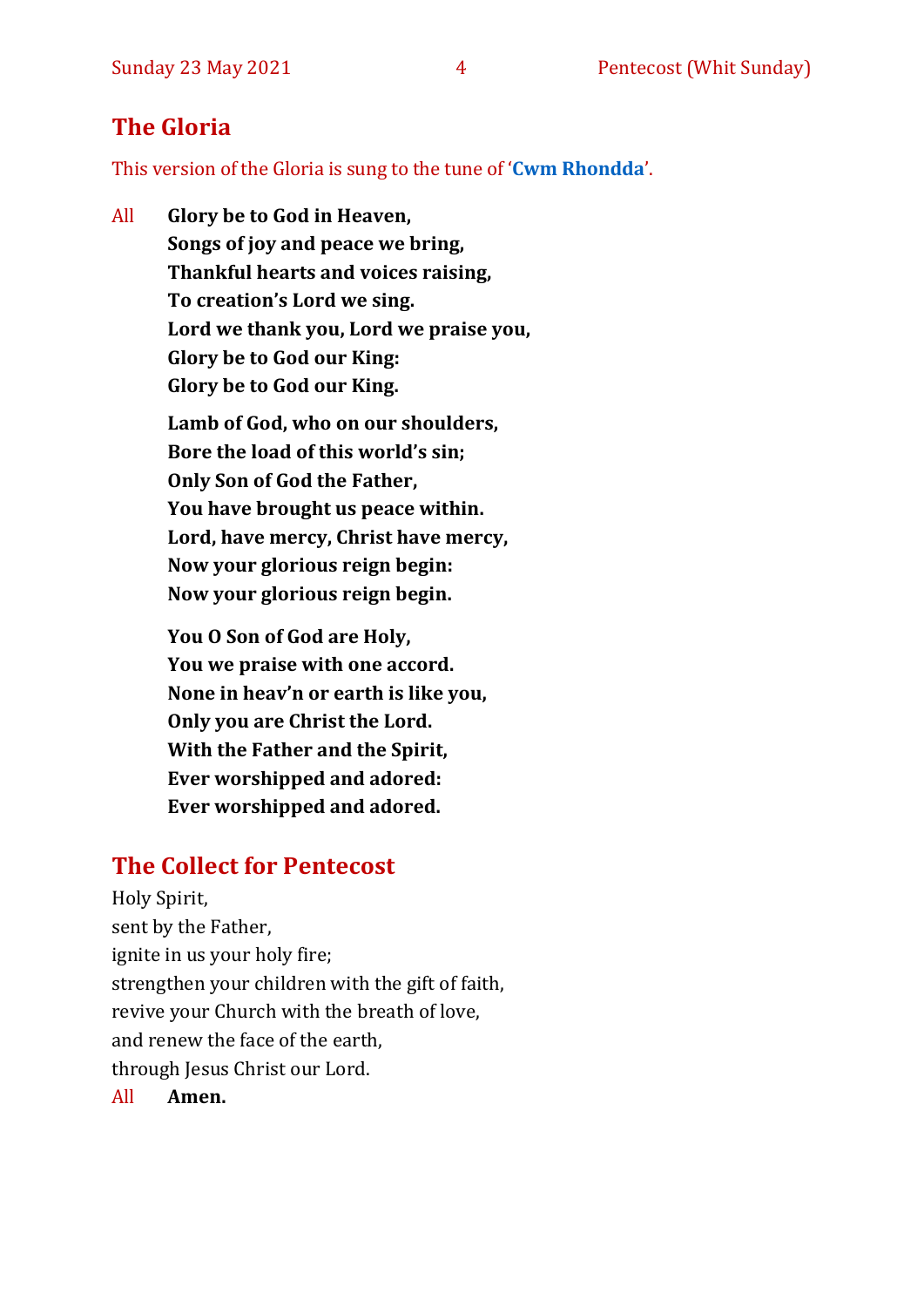# **First reading**

A reading from the Acts of the Apostles

When the day of Pentecost had come, the disciples were all together in one place.

Suddenly from heaven there came a sound like the rush of a violent wind, and it filled the entire house where they were sitting. Divided tongues, as of fire, appeared among them, and a tongue rested on each of them. All of them were filled with the Holy Spirit and began to speak in other languages, as the Spirit gave them ability.

Now there were devout Jews from every nation under heaven living in Jerusalem. And at this sound the crowd gathered and was bewildered, because each one heard them speaking in the native language of each. Amazed and astonished, they asked, 'Are not all these who are speaking Galileans? And how is it that we hear, each of us, in our own native language? Parthians, Medes, Elamites, and residents of Mesopotamia, Judea and Cappadocia, Pontus and Asia, Phrygia and Pamphylia, Egypt and the parts of Libya belonging to Cyrene, and visitors from Rome, both Jews and proselytes, Cretans and Arabs—in our own languages we hear them speaking about God's deeds of power.'

All were amazed and perplexed, saying to one another, 'What does this mean?' But others sneered and said, 'They are filled with new wine.' But Peter, standing with the eleven, raised his voice and addressed them, 'Men of Judea and all who live in Jerusalem, let this be known to you, and listen to what I say. Indeed, these are not drunk, as you suppose, for it is only nine o'clock in the morning. No, this is what was spoken through the prophet Joel: "In the last days it will be, God declares, that I will pour out my Spirit upon all flesh, and your sons and your daughters shall prophesy, and your young men shall see visions, and your old men shall dream dreams. Even upon my slaves, both men and women, in those days I will pour out my Spirit; and they shall prophesy. And I will show portents in the heaven above and signs on the earth below, blood, and fire, and smoky mist. The sun shall be turned to darkness and the moon to blood, before the coming of the Lord's great and glorious day. Then everyone who calls on the name of the Lord shall be saved".' *Acts 2:1–21*

This is the Word of the Lord

All **Thanks be to God.**

# **Second reading**

A reading from the First Letter of St Paul to the Corinthians

No one can say 'Jesus is Lord' except by the Holy Spirit. Now there are varieties of gifts, but the same Spirit; and there are varieties of services, but the same Lord; and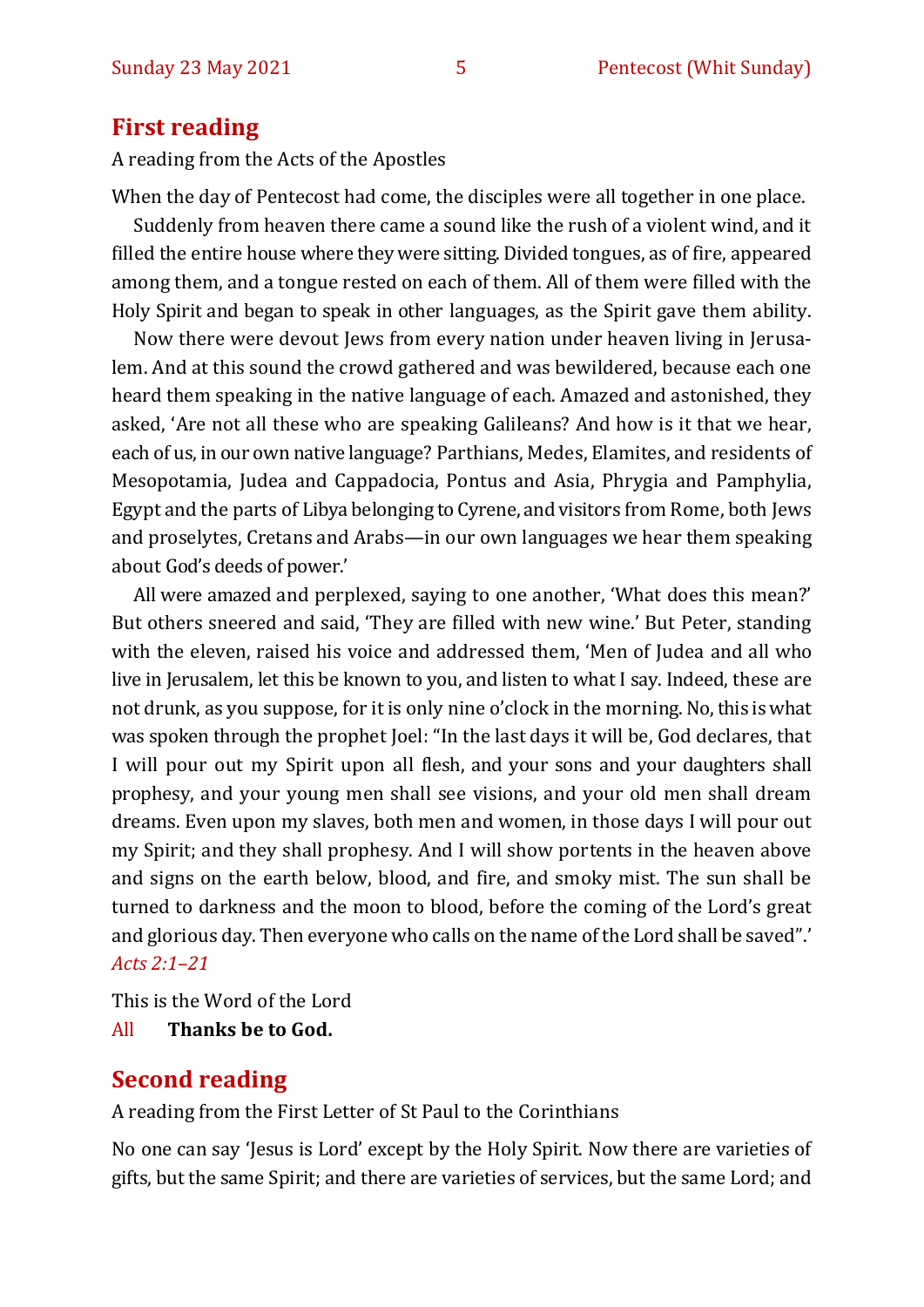there are varieties of activities, but it is the same God who activates all of them in everyone. To each is given the manifestation of the Spirit for the common good. To one is given through the Spirit the utterance of wisdom, and to another the utterance of knowledge according to the same Spirit, to another faith by the same Spirit, to another gifts of healing by the one Spirit, to another the working of miracles, to another prophecy, to another the discernment of spirits, to another various kinds of tongues, to another the interpretation of tongues.

All these are activated by one and the same Spirit, who allots to each one individually just as the Spirit chooses. For just as the body is one and has many members, and all the members of the body, though many, are one body, so it is with Christ. For in the one Spirit we were all baptised into one body—Jews or Greeks, slaves or free —and we were all made to drink of one Spirit. *1 Corinthians 12:3b–13*

This is the Word of the Lord

All **Thanks be to God.**

HYMN 2 **[Breathe on me, breath of God](https://youtu.be/M5keJHZdWYM)** (click on this link to hear the hymn)

# **Gospel reading**

Hear the Gospel of our Lord Jesus Christ according to John

#### All **Glory to you O Lord.**

Jesus said to his disciples, 'If you love me, you will keep my commandments. And I will ask the Father, and he will give you another Advocate, to be with you forever. This is the Spirit of truth, whom the world cannot receive, because it neither sees him nor knows him. You know him, because he abides with you, and he will be in you. I will not leave you orphaned; I am coming to you. In a little while the world will no longer see me, but you will see me; because I live, you also will live. On that day you will know that I am in my Father, and you in me, and I in you. They who have my commandments and keep them are those who love me; and those who love me will be loved by my Father, and I will love them and reveal myself to them.' *John 14:15–21*

This is the Gospel of the Lord

All **Praise to you O Christ.** 

# **Sermon**

It's a shame when we know a reading so well that we fail to notice what it says. We know it so well that we can list by heart the residents of Mesopotamia, the parts of Cyrene belonging to Libya, and so on. And that, for me, is precisely what happened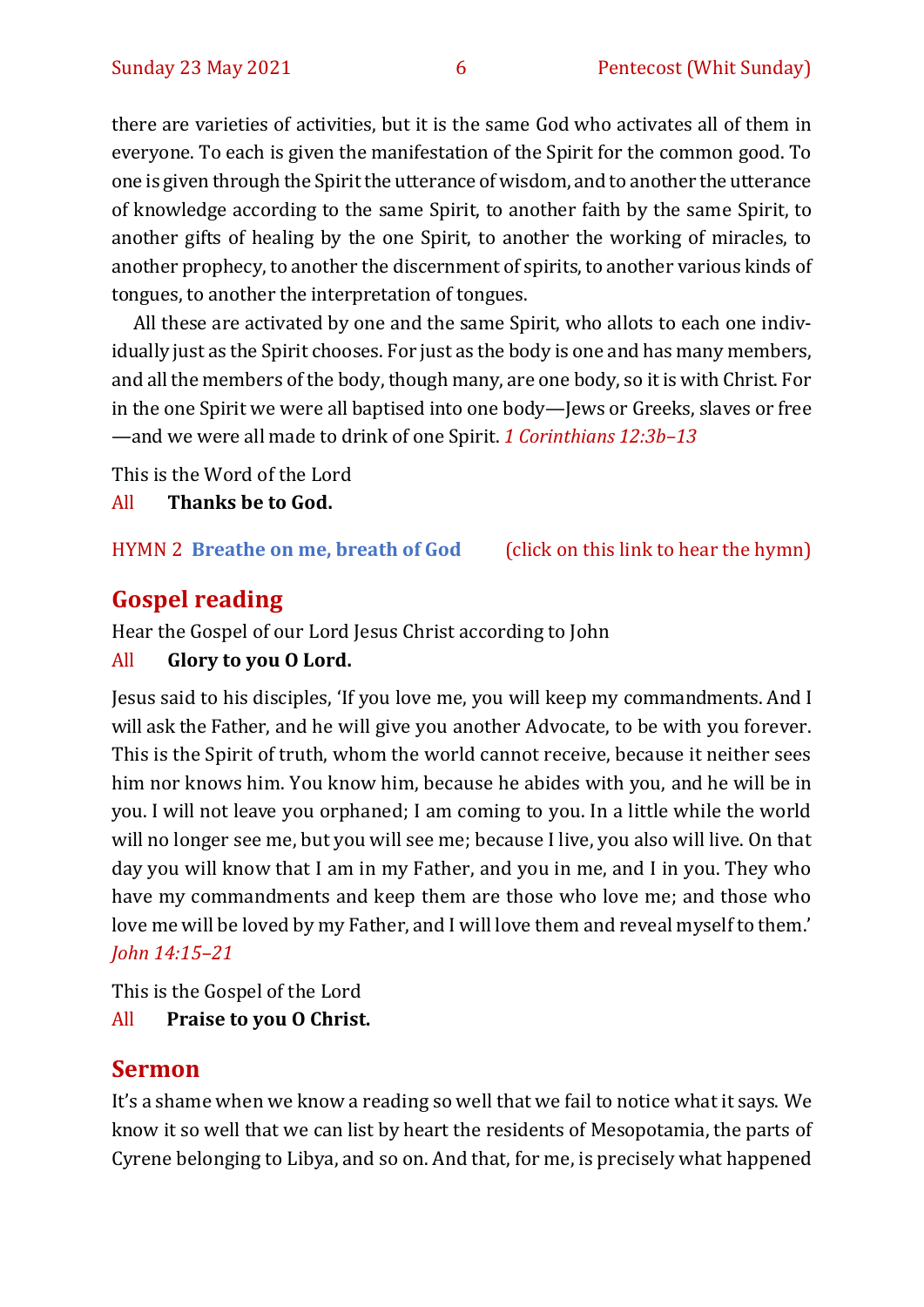with the reading from Acts just now. And then it struck me, the very last verse of the reading, 'Then everyone who calls on the name of the Lord shall be saved.'

The obvious question, in the context of Pentecost and receiving God the Holy Spirit, *what is the relationship between salvation and the Spirit?* To help us, we will look at several passages in Holy Scripture that describe lives lived in the Spirit.

**Firstly**, Romans 8 verse 26 tells us the Spirit helps us to pray. Most of us, if we are honest, will admit that praying is difficult. It can feel as though we are talking into thin air and when we pray. There is no power there, no oomph. We therefore feel as though we are operating in a vacuum when we pray. Surely, at the back of our mind will be the simple, honest question, *did I actually pray*? Was that a prayer or was it merely a human-based activity with no spiritual content to it? Romans 8 tells us that, when the Holy Spirit of God lives in our soul, the prayers we utter are prayers, are powerful, because the Spirit himself translates them in such a way that God the Father receives them, hears them, and responds to them. The Holy Spirit acts as the mobile phone that relays my conversation here to God himself in the throne-room of Heaven. We know that our request to be saved will have been heard.

But there is more to it than that. There is surely no point in asking the Holy Spirit to relay our prayers if we say nothing. If we say prayers that means nothing or, far worse, actively get in the way—selfish prayers, unconscious blasphemies and so on. So, **secondly**, the Holy Spirit helps us to know what to pray. I wonder if you know the children's game in which you hide something—a sweet, a small toy and let them guess where it is. We then shout, 'You're getting warmer!' or 'You're getting colder'. Maybe next 'Oooooh you are getting hot!' and so on. The idea originated with the Desert Fathers in the Syrian desert, in the third and fourth centuries. They were monks and nuns, hermits and oddballs who fled the sin of the city because they wanted to follow God more closely. And they noticed that, having received the Holy Spirit at some point in their growth toward sanctity, they could actually feel him. They felt a sensation of his love and joy and peace and the other so-called fruits of the Spirit listed in Galatians 5. If their actions were in accord with the will of God, they could feel the Spirit quite strongly—'You're getting warmer!' but if they were in sin or merely going in the wrong direction, spiritually, 'You're getting colder' because the fire of the Spirit was no longer so strong. It means we can tentatively discern the will of God when we recognise the touch of the Holy Spirit in our soul: 'you're getting colder!' via 'you're warmer!' and 'you're hotter!' so that, at our lives' end, we are closer to salvation than when we started.

But the **third** way in which the Holy Spirit ensures our salvation is the more sensational. He intercedes for us. In other words, we are helpless when evil is on the prowl until the Holy Spirit himself intervenes. In the service of Compline that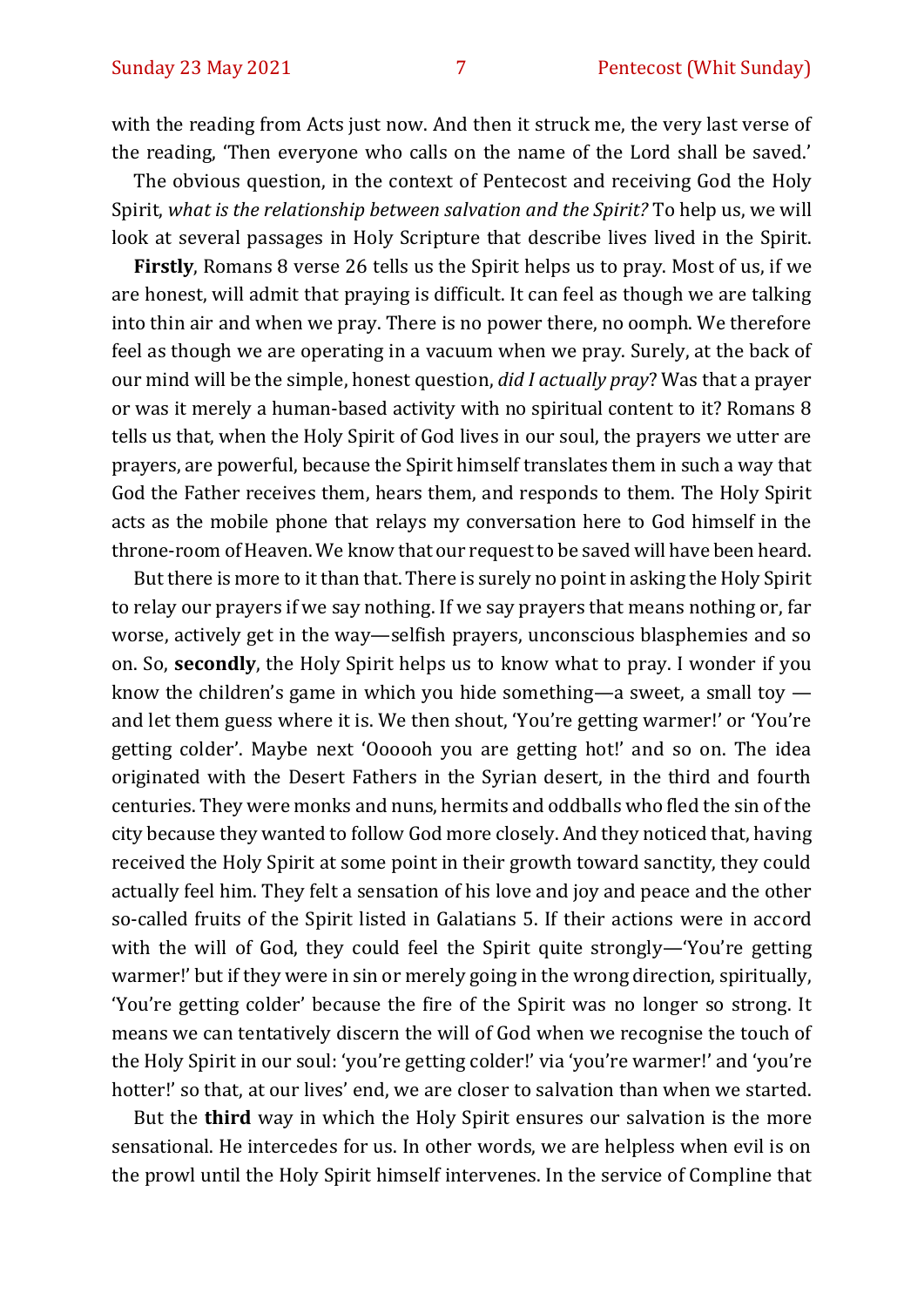we sometimes say during Holy Week, we remind ourselves of the devil prowling around, like a lion, seeking whom he may devour. Instead of fighting him ourselves—which most of us are sure to lose—He fights for us, prays for us, asks God for us, so that we can be saved. Read Ephesians chapter 6 for details. So when we 'call on the name of the Lord,' to use the words at the end of today's reading from Acts, we can be sure the Spirit *will* respond. We can be sure that God will save us.

Today is the day of Pentecost, when we remember the way the Holy Spirit of God filled the first disciples. They called on the name of the Lord and they were saved. Will we be? If we sincerely do want to be saved, we must first ask God to fill us with his Holy Spirit. That way, we will be helped when we pray; we will find that when the Spirit prompts us we will be made aware of the road ahead and which way to go 'Ooooh you're getting warmer!' And he will help us in the fight against those forces of evil that want us never to enjoy the delights of salvation.

# **The Creed**

Do you believe and trust in God the Father, the source of all being and life,

the one for whom we exist?

#### All **We believe and trust in him.**

Do you believe and trust in God the Son, who took our human nature, died for us and rose again?

#### All **We believe and trust in him.**

Do you believe and trust in God the Holy Spirit, who gives life to the people of God and makes Christ known in the world?

#### All **We believe and trust in him.**

This is the faith of the Church.

All **This is our faith. We believe and trust in one God, Father, Son and Holy Spirit. Amen.**

# **Prayers of intercession**

Generous God,

we thank you for the *power* of your Holy Spirit. We ask that we may be strengthened to serve you better.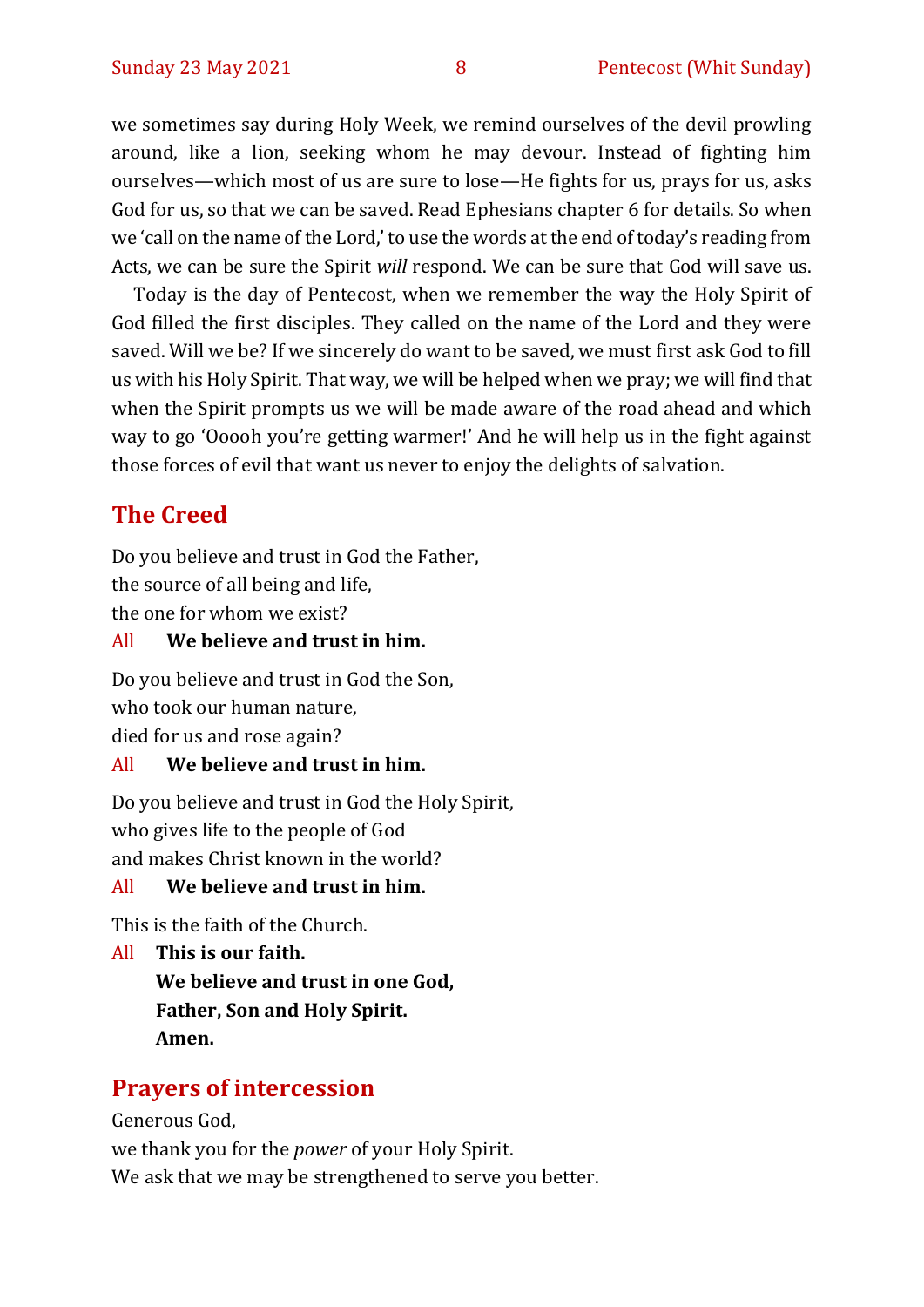Lord, come to bless us

## All **and fill us with your Spirit.**

We thank you for the *wisdom* of your Holy Spirit.

We ask you to make us wise to understand your will.

Lord, come to bless us

# All **and fill us with your Spirit.**

We thank you for the *peace* of your Holy Spirit.

We ask you to keep us confident of your love wherever you call us.

Lord, come to bless us

## All **and fill us with your Spirit.**

We thank you for the *healing* of your Holy Spirit. We ask you to bring reconciliation and wholeness where there is division, sickness and sorrow. Lord, come to bless us

## All **and fill us with your Spirit.**

We thank you for the *gifts* of your Holy Spirit.

We ask you to equip us for the work which you have given us.

Lord, come to bless us

# All **and fill us with your Spirit.**

We thank you for the *fruit* of your Holy Spirit. We ask you to reveal in our lives the love of Jesus.

Lord, come to bless us

# All **and fill us with your Spirit.**

We thank you for the *breath* of your Holy Spirit,

given us by the risen Lord.

We ask you to keep the whole Church, living and departed,

in the joy of eternal life.

Lord, come to bless us

# All **and fill us with your Spirit.**

Generous God,

you sent your Holy Spirit upon your Messiah at the river Jordan, and upon the disciples in the upper room:

in your mercy fill us with your Spirit,

#### All **and fill us with your Spirit.**

**and make us one in heart and mind to serve you with joy for ever. Amen.**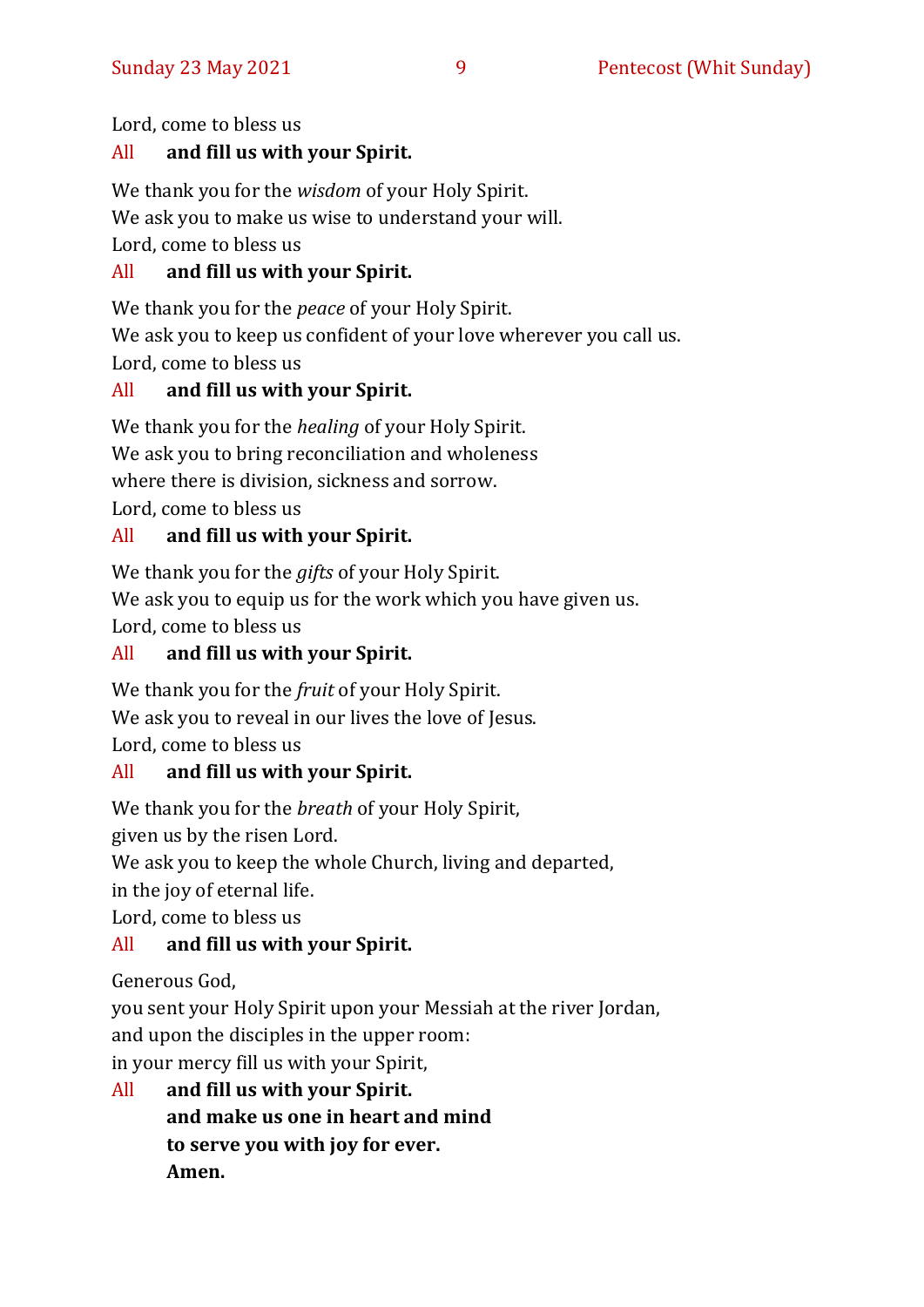Merciful Father,

All **accept these prayers for the sake of your Son, our Saviour Jesus Christ. Amen.**

# **The peace**

God has made us one in Christ. He has set his seal upon us and, as a pledge of what is to come, has given the Spirit to dwell in our hearts.

The peace of the Lord be always with you,

All **And also with you. Alleluia!**

HYMN 3 **[Spirit of the living God](https://youtu.be/Y2t3TfhoNE8)** (please click on this link to hear the hymn)

The liturgy of the Communion Service appears below

# The Dismissal

HYMN 4 **[You shall go out with joy](https://youtu.be/A_suMalwyN4)** (please click on this link to hear the hymn)

The Lord is here!

#### All **His Spirit is with us.**

Today we have remembered the coming of God's power on the disciples and we invite that same Spirit to drive us out into the wild places of the world.

For fifty days we have celebrated the victory of our Lord Jesus Christ over the powers of sin and death. We have proclaimed God's mighty acts and we have prayed that the power that was at work when God raised Jesus from the dead might be at work in us.

Therefore, as part of God's Church here in Oldham, I call upon you to live out what you proclaim.

Empowered by the Holy Spirit, will you dare to walk into God's future, trusting him to be your guide?

#### All **We will.**

Will you dare to embrace each other and grow together in love?

#### All **We will.**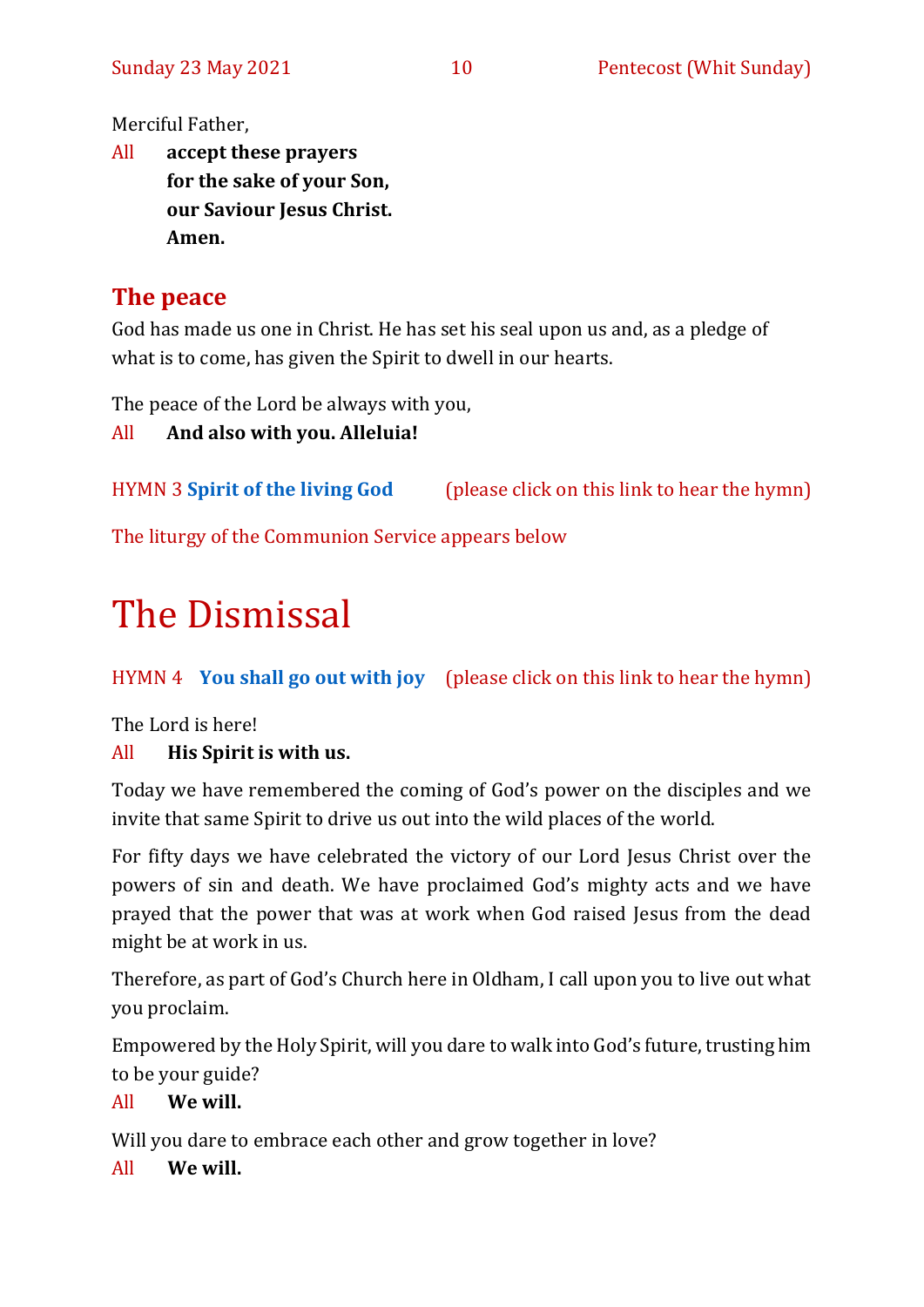Will you dare to share your riches in common and minister to each other in need?

### All **We will.**

Will you dare to pray for each other until your hearts beat with the longings of God?

All **We will.**

Will you dare to carry the light of Christ into the world's dark places?

All **We will.**

# The blessing

May the Spirit,

who hovered over the waters when the world was created, breathe into you the life he gives.

#### All **Amen**

May the Spirit,

who overshadowed the Virgin when the eternal Son came among us, make you joyful in the service of the Lord.

#### All **Amen**

May the Spirit,

who set the Church on fire upon the Day of Pentecost, bring the world alive with the love of the risen Christ.

#### All **Amen**

And the blessing of God the Almighty

Father, Son and Holy Spirit,

be with you now and remain with you always.

#### All **Amen**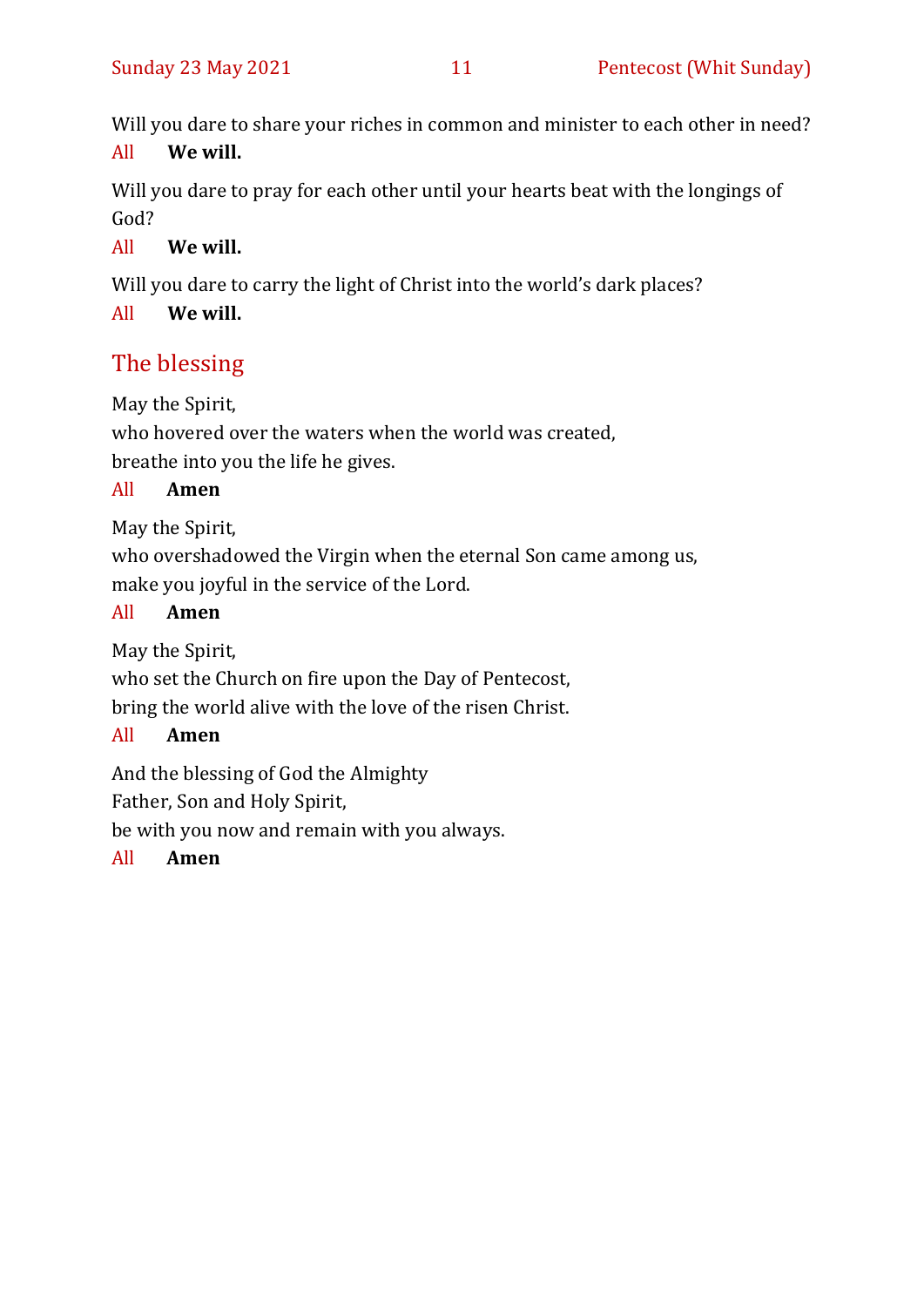# The Liturgy of the Sacrament

# Eucharistic Prayer (prayer E)

The Lord be with you

## All **and also with you.**

Lift up your hearts.

#### All **We lift them to the Lord.**

Let us give thanks to the Lord our God.

#### All **It is right to give thanks and praise.**

It is indeed right, our duty and our joy, always and everywhere to give you thanks, holy Father, almighty and eternal God, through Jesus Christ our Lord. For he is our great high priest who has entered once for all into the heavenly sanctuary, evermore to pour upon your Church the grace and comfort of your Holy Spirit. He is the one who has gone before us, who calls us to be united in prayer as were his disciples in the upper room while they awaited his promised gift, the life-giving Spirit of Pentecost. Therefore all creation yearns with eager longing as angels and archangels sing the endless hymn of praise:

All **Holy, holy, holy Lord,**

**God of power and might, heaven and earth are full of your glory. Hosanna in the highest. Blessed is he who comes in the name of the Lord. Hosanna in the highest.**

We praise and bless you, loving Father, through Jesus Christ, our Lord; and as we obey his command, send your Holy Spirit, that broken bread and wine outpoured may be for us the body and blood of your dear Son.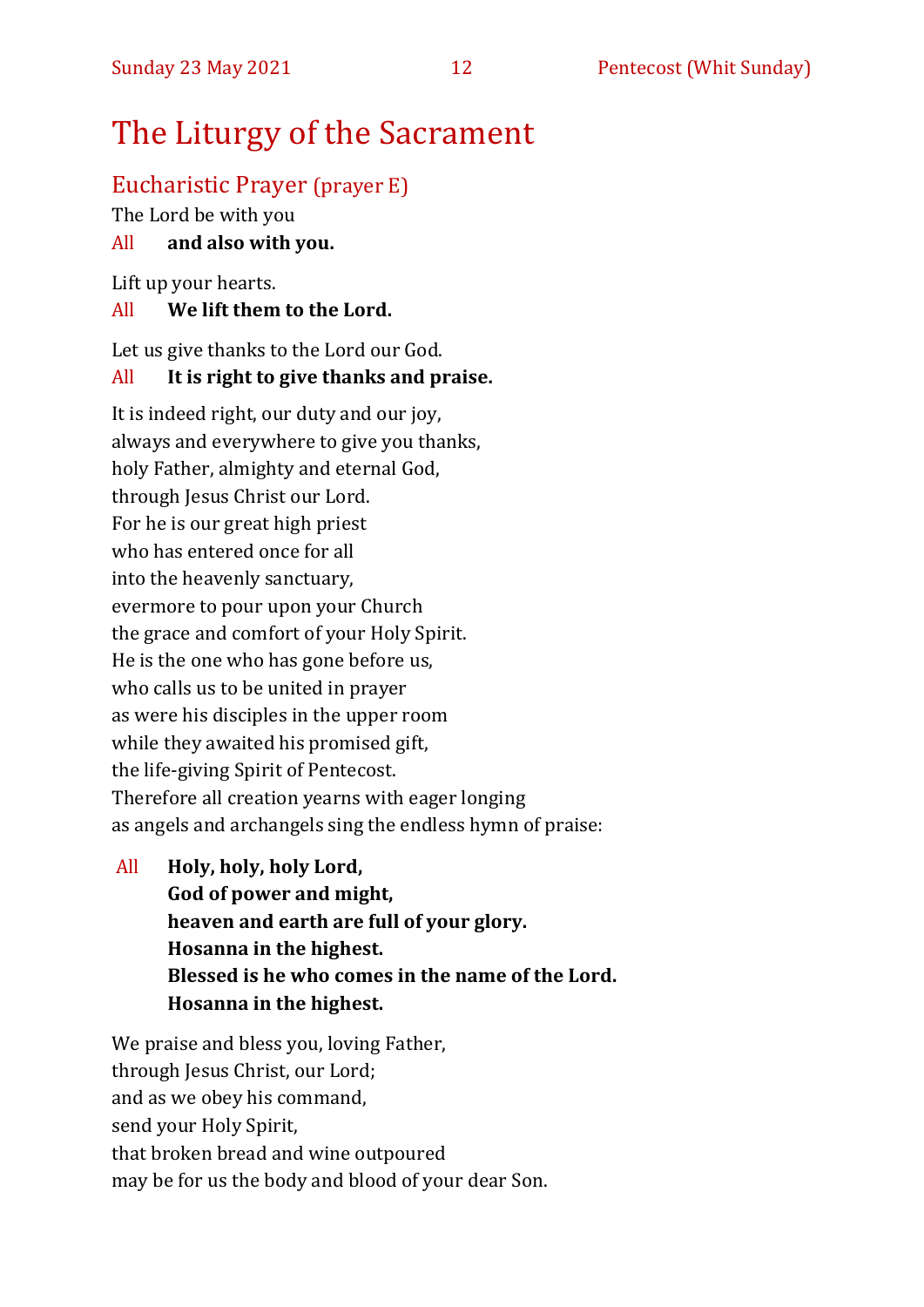On the night before he died he had supper with his friends and, taking bread, he praised you. He broke the bread, gave it to them and said: Take, eat; this is my body which is given for you; do this in remembrance of me.

When supper was ended he took the cup of wine. Again he praised you, gave it to them and said: Drink this, all of you; this is my blood of the new covenant, which is shed for you and for many for the forgiveness of sins. Do this, as often as you drink it, in remembrance of me.

So, Father, we remember all that Jesus did, in him we plead with confidence his sacrifice made once for all upon the cross.

Bringing before you the bread of life and cup of salvation, we proclaim his death and resurrection until he comes in glory.

Great is the mystery of faith:

All **Christ has died. Christ is risen. Christ will come again.**

Lord of all life, help us to work together for that day when your kingdom comes and justice and mercy will be seen in all the earth.

Look with favour on your people, gather us in your loving arms and bring us with all the Spirit-filled saints to feast at your table in heaven.

Through Christ, and with Christ, and in Christ, in the unity of the Holy Spirit, all honour and glory are yours, O loving Father, for ever and ever.

All **Amen.**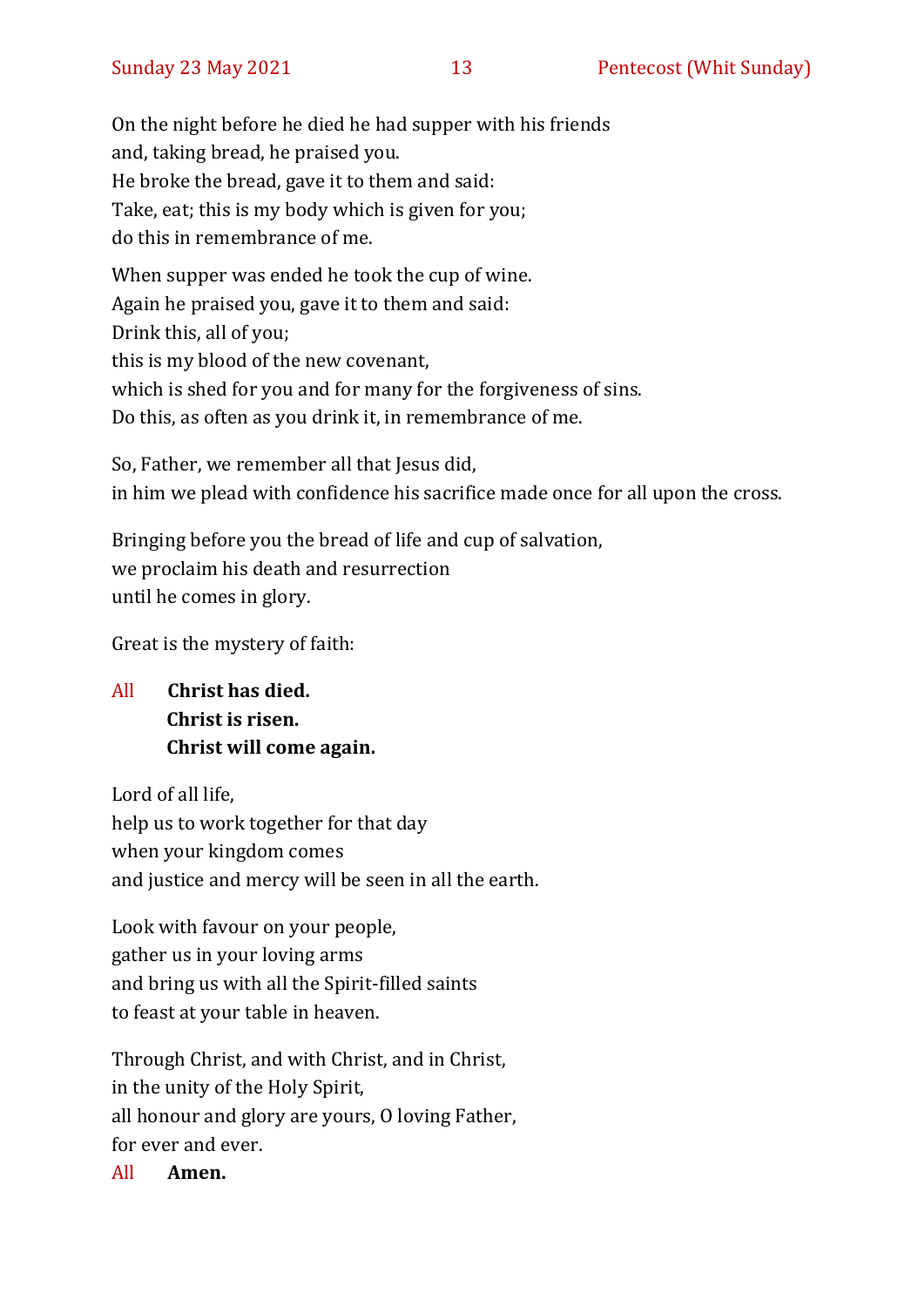# The Lord's Prayer

As our Saviour taught us, so we pray

All **Our Father in heaven, hallowed be your name, your kingdom come, your will be done, on earth as in heaven. Give us today our daily bread. Forgive us our sins as we forgive those who sin against us. Lead us not into temptation but deliver us from evil. For the kingdom, the power,** 

**and the glory are yours now and for ever. Amen.**

# Breaking of the Bread

We break this bread to share in the body of Christ.

- All **Though we are many, we are one body, because we all share in one bread.**
- All **Lamb of God,**

**you take away the sin of the world, have mercy on us.**

**Lamb of God, you take away the sin of the world, have mercy on us.**

**Lamb of God, you take away the sin of the world, grant us peace.**

Draw near with faith.

Receive the body of our Lord Jesus Christ

which he gave for you,

and his blood which he shed for you.

Eat and drink in remembrance that he died for you,

and feed on him in your hearts

by faith with thanksgiving.